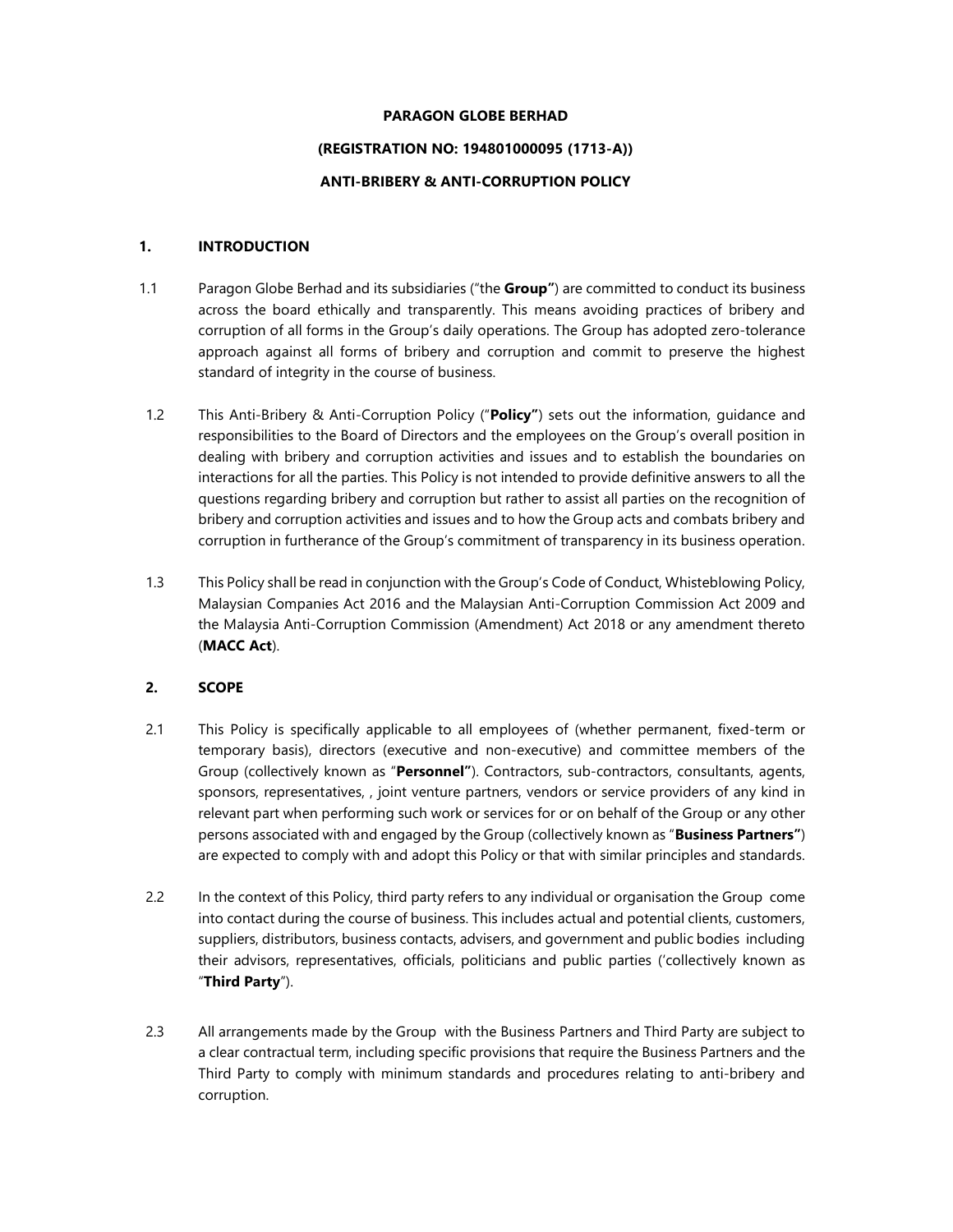2.4 All Business Partners and Third Party are required to read, understand and comply with this Policy.

#### 3. DEFINITIONS

3.1 The following definitions are included in this Policy:

**Bribery** means the act of offering, giving, receiving or soliciting something of value in exchange for some kind of influence the decisions or action in return, that the recipient would otherwise not offer;

Board means the Board of Directors of Paragon Globe Berhad

**Business Partners** means including but without limitation to consultants, contractors, subcontractors, service provider, professional advisors and joint venture partners;

Company/Group means Paragon Globe Berhad and its subsidiaries;

**Conflict of Interest** means when a person's own interests either influence, have the potential to influence, or are perceived to influence their decision making of the Group.

**Corruption** means "the abuse of entrusted power or position to secure or gain a personal benefit" and means the act of soliciting, giving, accepting or receiving gratification, directly or indirectly, to/from a person in authority either in the form of money, services or valuable goods as an inducement or reward to or not to do an act in relation to the person's principal affairs. Corruption may also include acts of extortion, collusion, breach of trust, abuse of power, trading under influence, embezzlement, fraud or money laundering; and

Directors means all independent and non-independent directors, executive and non-executive directors of the Group and shall also include alternate or substitute directors.

**Donations and Sponsorship** means any charitable contributions and sponsorship payment made to support the community.

**Employee/Personnel** means any person who is employed by Paragon Globe Berhad and/or its subsidiaries including but not limited to its director whether executive or non-executives, senior management and any individual on direct hire;

Government/Public Official means officer or employee of any government or any public body, state-owned enterprise, agency or legal entity, at any level, who holds a legislative, administrative or judicial mandate (either appointed or elected), any person exercising a public function or any officer or employee of a public international organization;

**Gratification** shall have the meaning defined in Section 3 of the MACC Act and means:-

- (a) money, donation, gift, loan, fee, reward, valuable security, property or interest in property being property of any description whether movable or immovable, financial benefit, or any other similar advantage;
- (b) any office, dignity, employment, contract of employment or services and agreement to give employment or render services in any capacity;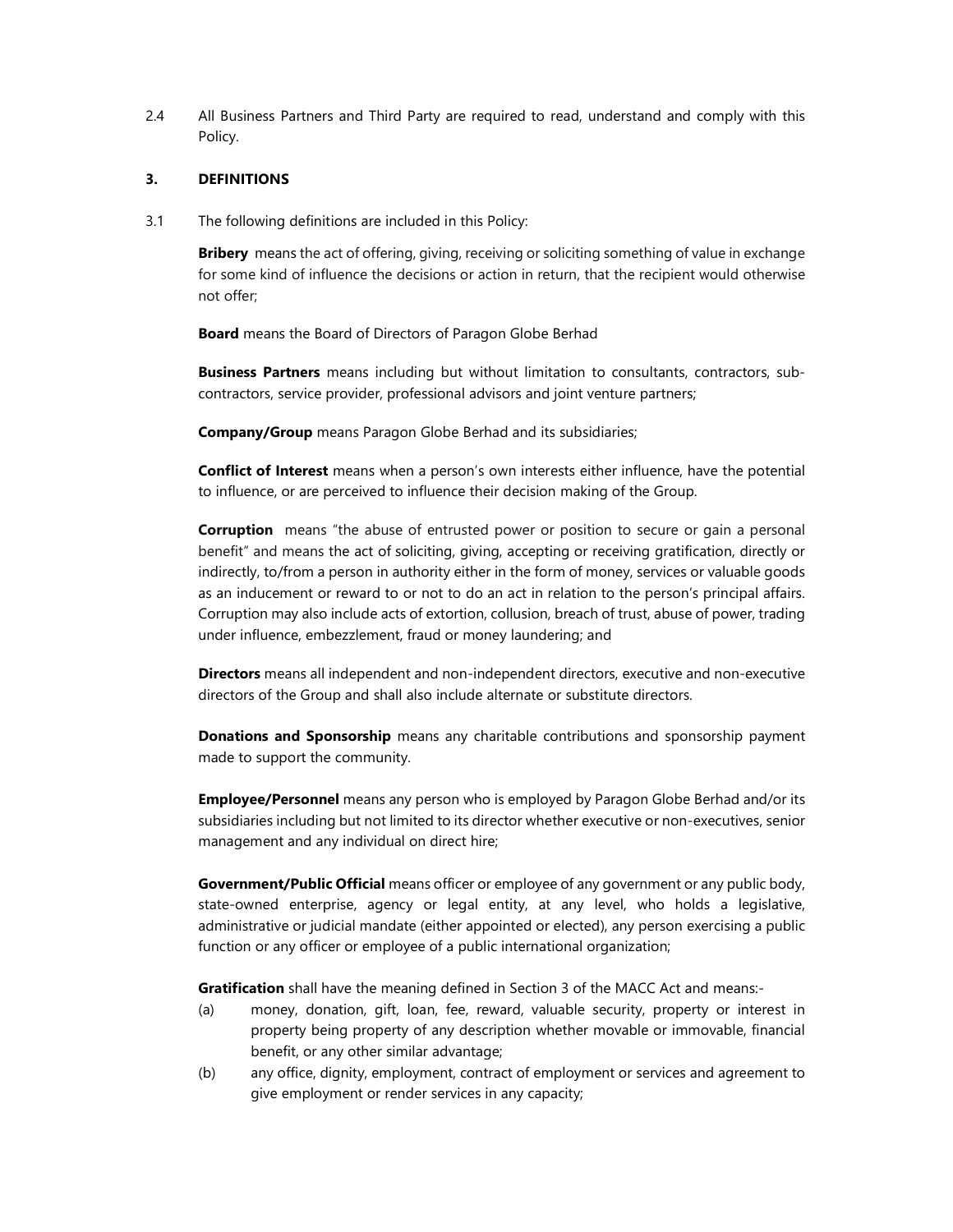- (c) Any payment, release, discharge or liquidation of any loan obligation or other liability, whether in whole or in part;
- (d) Any valuable consideration of any kind, any discount, commission, rebate, bonus, deduction or percentage;
- (e) Any forbearance to demand any money or money's worth or valuable thing;
- (f) Any other service or favour of any description, including protection from any penalty or disability incurred or apprehended or from any action or proceedings of a disciplinary, civil or criminal nature, whether or not already instituted, and including the exercise or the forbearance from the exercise of any right or any official power of duty; and
- (g) Any offer, undertaking or promise, whether conditional or unconditional, of any gratification within the meaning of any of the preceding paragraphs (a) to (f).

**Third Party** means any individual or organisation that Paragon Globe Berhad come into contact which is independent from the Group.

### 4. GENERAL

- 4.1 The Group is committed to conduct business in an ethical and honest manner. This Policy is to prevent the occurrence of bribery and corruption in relation to the business of the Group. As the Group upholds a zero-tolerance approach for bribery and corruption activities, all Personnel, Business Partners and Third Party must not participate in any bribery or corrupt activity such as collusion, breach of trust, abuse of power, trading under influence, embezzlement, fraud or money laundering.
- 4.2 Bribery may take the form exchange of money, goods, services, property, privilege, employment position or preferential treatment. A bribe refers to any inducement, reward or object/item of value offered to another individual in order to gain or retain commercial, contractual, regulatory or personal business or advantage.
- 4.3 Bribery may be "outbound", where someone acting on behalf of the Group attempts to influence the actions of someone external, such as a Government officers or client decisionmaker. Bribery may also be "inbound", where an external party is attempting to influence someone within the Group such as a decision-maker or someone with access to confidential information. Hence any Personnel, Business Partners or Third Party shall not, whether directly or indirectly, offer, give, receive or solicit any item of value, in the attempt to illicitly influence the decisions of a person in a position of trust within an organization, either for the intended benefit of the Group or for the benefit of the Personnel, Business Partners or Third Party itself.
- 4.4 This Policy applies equally to its business dealings with commercial ('private sector') and government ('public sector') entities, and include interactions with their directors, employees, agents and other appointed representatives at all levels. Even the perception of bribery or corruption is to be avoided, in particular when dealing with Government Official.
- 4.5 This Policy applies to all the Personnel and all countries worldwide, without exception and without regard to regional customs, local practices or competitive conditions.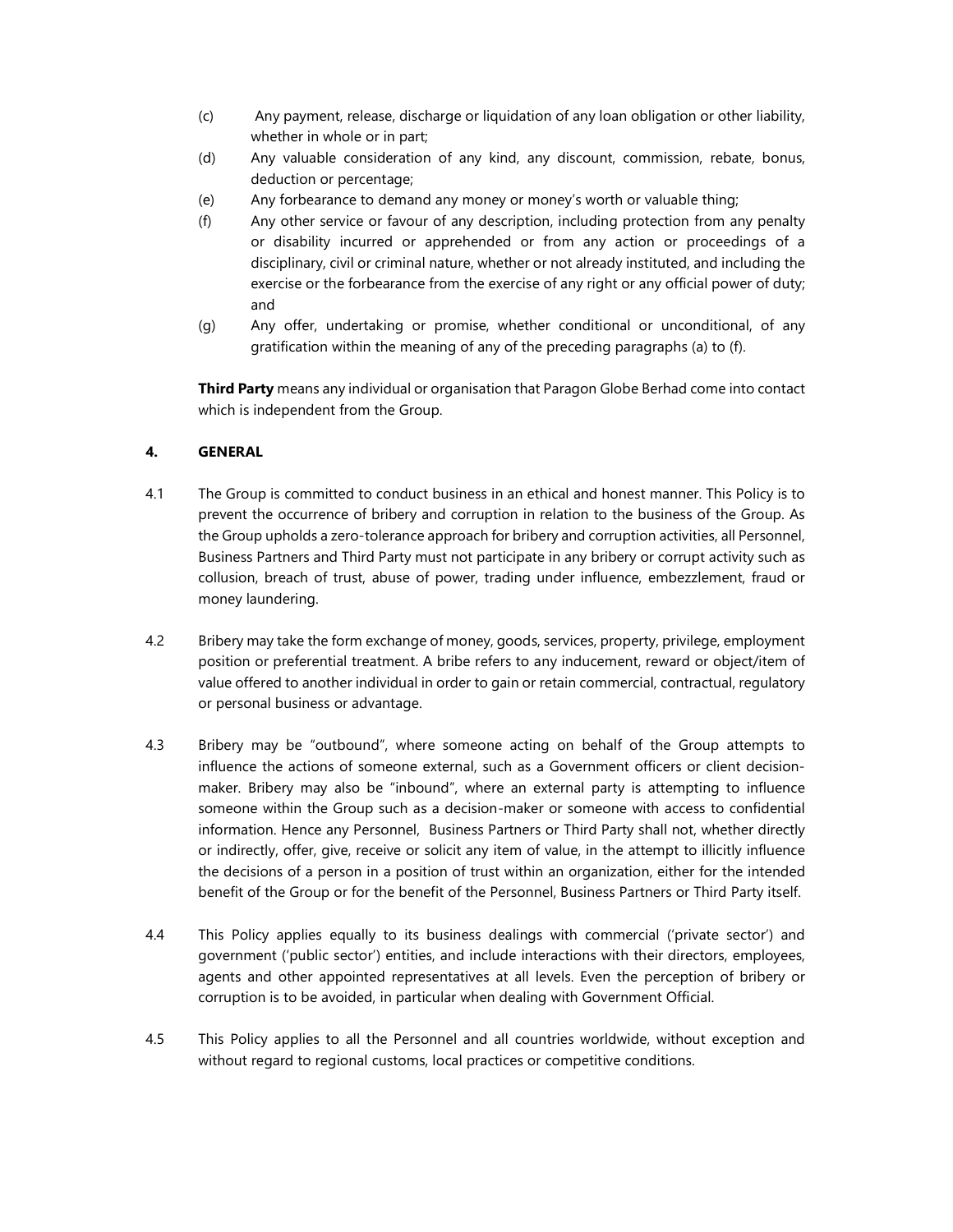- 4.6 Under MACC Act, bribery and corruption are criminal offences and the Group recognizes the legal consequences of this offences. . If any entity in the Group or Personnel is found to have taken part in bribery or corrupt activities to benefit the Group, the Group shall on conviction be liable to a fine of not less than 10 times the sum or value of the gratification which is the subject matter of the offence where such gratification is capable of being valued or is of pecuniary nature, or one million ringgit, whichever is higher or to imprisonment for a term not exceeding twenty years or both,.
- 4.7 The Group will be considered commits an offence if a person associated with the Group corruptly gives, agrees to give, promises or offers to any person any gratification whether for the benefit of that person or another person with intent to obtain or retain business for the Group or to obtain or retain an advantage in the conduct of business for the Group. All these may lead to serious damage to the Group's reputation.
- 4.8 Hence, the Personnel Business Partners and Third Party must not engage in any form of bribery or corruption and must not accept bribes in any degree and if they are uncertain about whether something is a bribe, a gift or act of hospitality.

### 5. GIFTS, ENTERTAINMENT, HOSPITALITY, DONATION AND SPONSORSHIP

- 5.1 This section of the Policy refers to the following four (4) areas:
	- (i) Gifts, entertainment, hospitality & travel;
	- (ii) Facilitation payments and kickbacks;
	- (iii) Political contributions; and
	- (iv) Charitable or educational contributions and sponsorship.

#### 5.2 Gifts, Entertainment, Hospitality & Travel ("Gifts")

Generally, the Group adopted a "No Gift Policy". Nevertheless, the Group aware that exchange of gifts can be a very delicate matter where in certain cultures or situations, gift giving is part of business etiquette.

Despite acknowledging the "No Gift Policy", the Group accepts normal and appropriate gestures of hospitality and goodwill in limited circumstances (whether given to or received from external parties) provided that the giving or receiving of the Gifts is not made with the intention to influence, induce or encourage the party to whom it is being given, to obtain or reward the retention of a business or for a business advantage, or as an explicit or implicit exchange for favours, positions or benefits. Particularly, no Gifts should be given or accepted during a crucial process such as contract negotiation or tender processes if there is any realistic risk that giving and acceptance of such Gifts could influence the outcome of the said negotiations or processes.

Although the Group practices "No Gifts Policy", there are exception whereby receiving and provisions of the Gifts are permitted in the following situation:-

(i) Exchange of Gifts or the corporate gifts of nominal / appropriate value at the companyto-company level (ie: gifts exchanged between companies as part of official visit);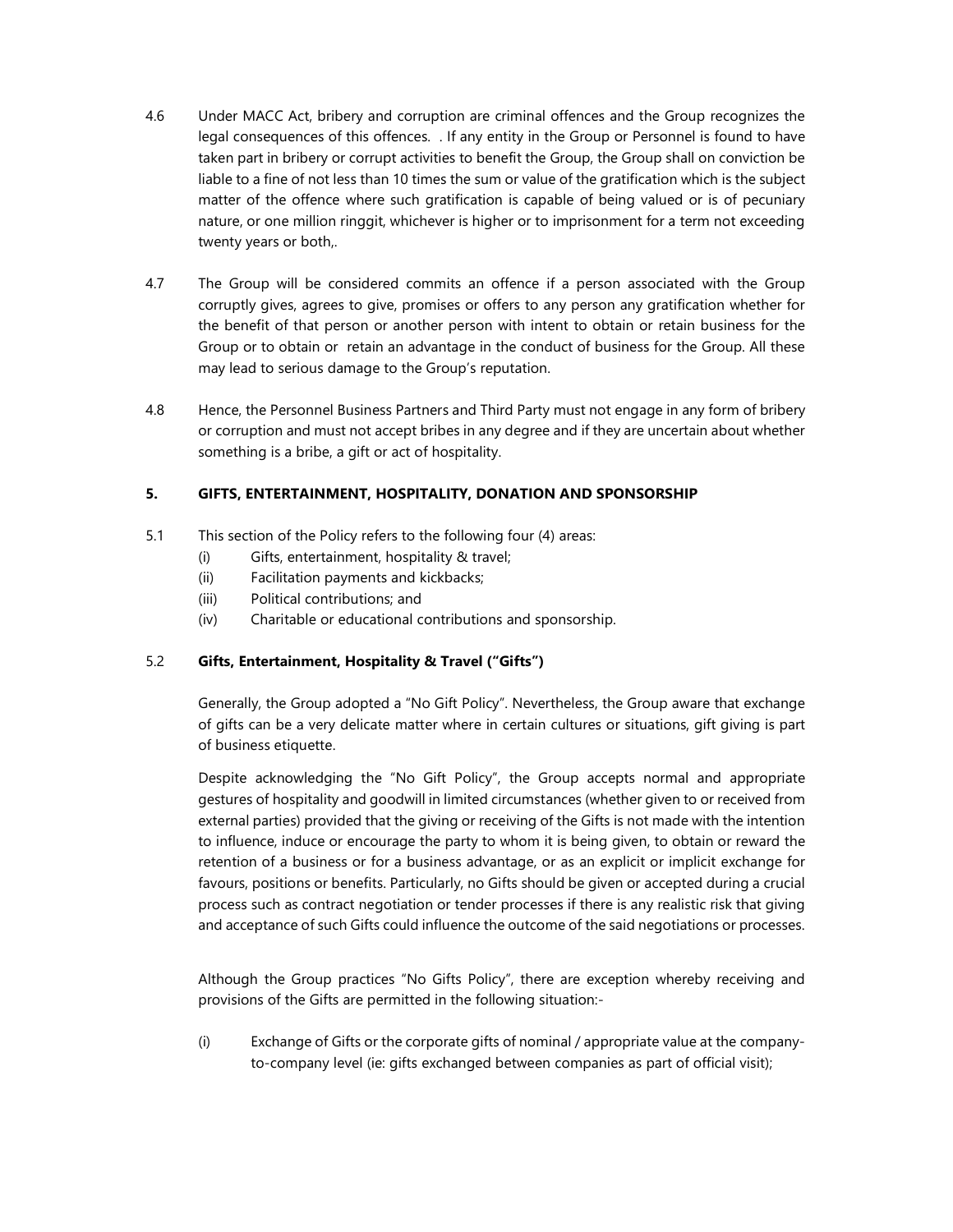- (ii) Festive or ceremonial gifts of appropriate value during festive seasons or other ceremonial occasions (ie: red packets without cash or cash equivalent, oranges, hampers, cookies and chocolates);
- (iii) Gifts given to external organisations or individual in relation to company official function, work-related conferences, corporate events and activities (ie: door gifts or commemorative gifts to all that attending the events);
- (iv) Corporate gifts bearing the Company's name and logo and are of nominal / appropriate value (ie: diaries, table calendars, notepads, plaques, pens).

As a general principle, all such Gifts other than stated above shall be refused or immediately returned. In the event refusing or returning the Gifts is likely to offend and severe the business relationship with the Business Partners or the Third Party (as the case may be) or appear to be disrespectful, the Personnel are expected to record and disclose within five (5) working days of the receipt of the Gifts in the "Gift Register Form" for submission to the Chief Executive Officer of the Group which shall then access the circumstances including whether it accords with the Group's pre-determined thresholds and frequency.

As the Group recognises that the practice of giving and receiving Gifts varies amongst countries, regions, cultures and religions. As such, definitions of what is acceptable and not acceptable will inevitably differ for each.

#### 5.3 Facilitation Payments and Kickbacks

Facilitation payments are payments or provision made personally to an individual in control of a process or decision to secure or expedite the performance of a routine or administrative duty of function. Facilitation payments need not involve cash or other financial asset, it can be in any sort of advantage with the intention to influence a person with its duty such as influencing the timing of issuance of permits, licenses, processing authority approvals or working permits etc.

The Group adopts a strict policy to prohibit facilitation payments either directly or indirectly and will not make any form of facilitation payments of any nature in its course of business. The Group recognises that facilitation payments are a form of bribery and must not be made. This includes expediting or facilitating the performance of a public official for a routine governmental action which tend to be made by low level officials with the intention of securing or speeding up the performance of a certain duty or action.

The Group does not allow kickbacks to be made or accepted. Kickbacks are typically payments made in return for a business favour or advantage. Kickbacks are usually fulfilled after a company has been awarded with a contract. They take place in purchasing, contracting procurement or other departments responsible for decisions to award contracts. The supplier provided the bribe by kicking part of the contract fee back to the buyer, either directly or through intermediary.

In any case, all Personnel shall decline to offer or make any form of facilitation payment directly or indirectly to any Government Official for any purposes. In the event the Personnel has received a request or is offered with facilitation payments which is suspicious, concerns or unsure of the nature of the payments, such Personnel should immediately notify and consult its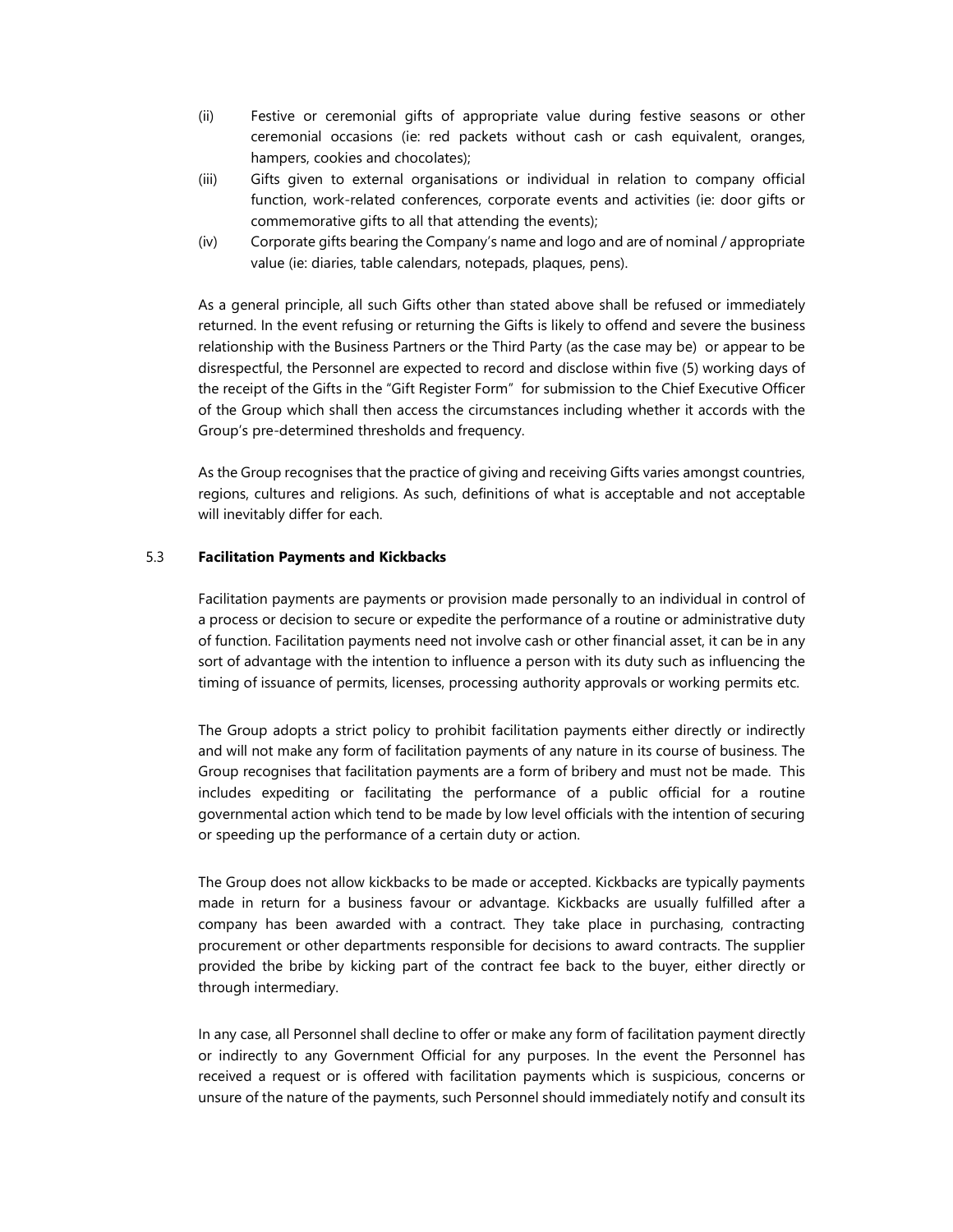immediate superior. The Personnel could also report to the Company via the channel as outlined in the Whistleblowing Policy.

The Group recognized that despite the strict policy on facilitation payments and kickbacks, there might be occasion or circumstances where Personnel may encounter with any requests or being forced to make facilitation payments or kickbacks and any avoidance in doing so may put the Personnel or its family at risk. Under these circumstances and in order to protect the lift, limb or liberty of the Personnel or its family, the Personnel is allowed to make such payments but must keep the amount to the minimum, request for a receipt whenever possible and reasonably detailed the purpose for the payment. The payment would need to be recorded transparently and accurately. With that, the Personnel must immediately report the incident to its immediate superior or Chief Executive Officer for the necessary action to be taken. Making facilitation payments in such situation is the only exception which can be used as a defence when faced with allegations of bribery and corruption.

#### 5.4 Political Contributions

The Group shall not make any political contribution.

Political contribution is a donation or funding, whether in cash, kind or by any other means to any political parties or political candidates, party affiliated organisation or towards political campaigns or initiatives for or on behalf of the Group. Any appearance of making such contribution or expenditure to any political party, candidate or campaign must be avoided by the Group.

If there is any direct or indirect request for political contributions, the Group shall obtain approval from the Board before making any political contributions. It is important to ensure that such political contribution is considered legal under the applicable laws and must not be made with any promise or expectation of favourable treatment in return and must be accurately reflected in the Group's accounting books and records.

The Group respects the right of individual Personnel to participate in political activities or make personal contributions provided that this is in its individual capacity with its own money and at its own time. Under no circumstances shall the Personnel's individual political views and actions to be reflective or representative of the Group. The Group will not in any event compensate or reimburse in any way for a personal political contribution.

#### 5.5 Charitable Donations and Educational Contributions and Sponsorships

The Group accepts and encourages the act of donating to charities or educational institutions as part of its corporate social responsibility initiatives, whether through services, knowledge, time or direct financial contributions (cash or otherwise) provided that the donations or sponsorships are ethical and legal under applicable laws and in an appropriate circumstances and in an appropriate manner.

It is to be note that all requests for Corporate Social Responsibility's event, charitable donations, educational contributions and sponsorships must be carefully examined for its legitimacy and must be made in good faith and in compliance with the Group's Code of Business Conduct and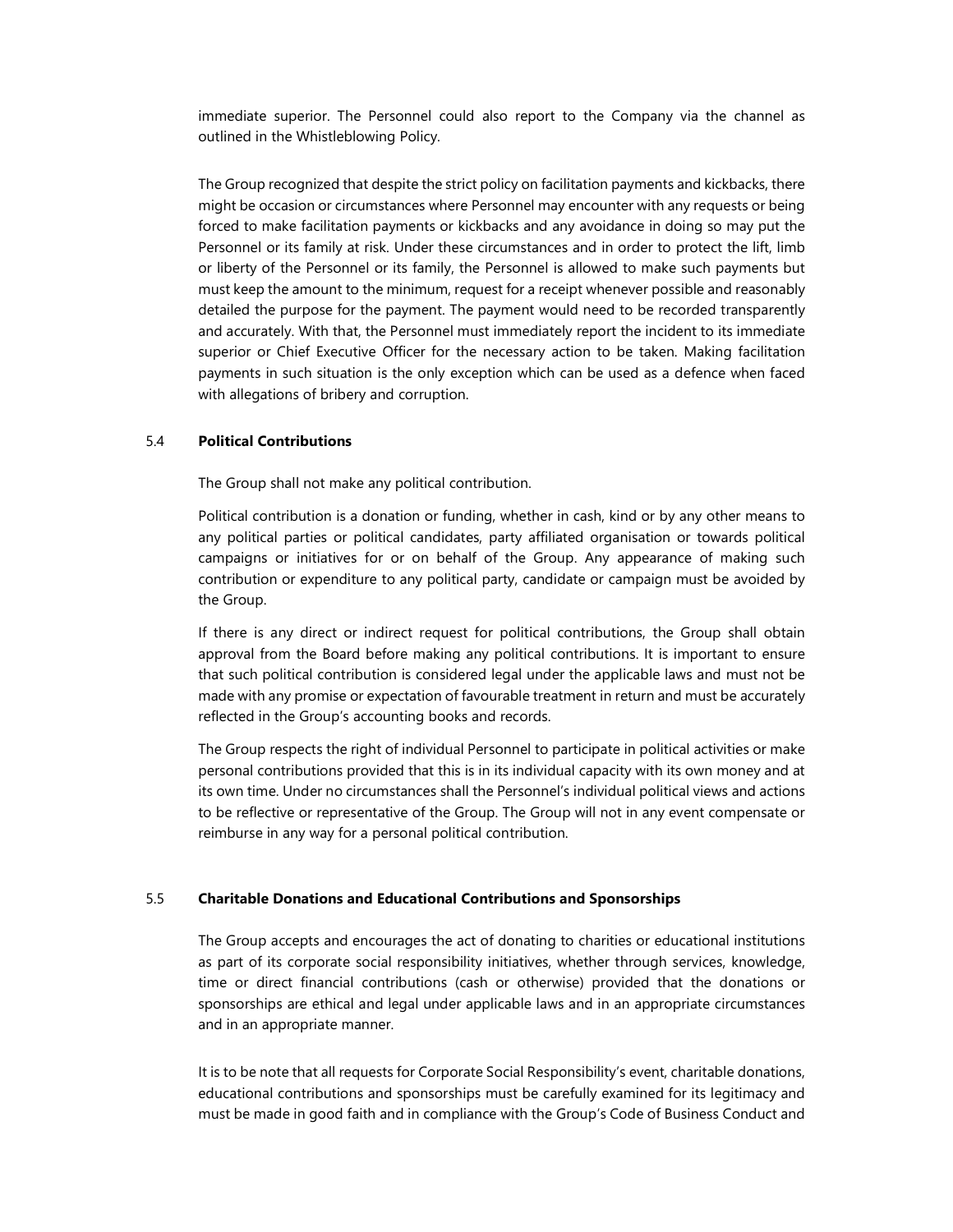Ethics in order to ensure that only the qualified and deserving entity receive the donations and sponsorships. This is crucial to ensure that no element of corruption in giving out the donations or sponsorships.

In accordance to the Group's transparency, all donations and sponsorships must comply with the following:-

- (i) ensure that such donation or sponsorship is allowed under the applicable laws;
- (ii) obtain all necessary internal authorisation;
- (iii) accurately stated in the Group's accounting books and records;
- (iv) made to well established entities to ensure the proper administration of the funds.

Personnel of the Group is encouraged to make donation and sponsorship in its personal capacity but it should never be in exchange for any improper purposes which will affect the Group's business such as to obtain business or advantage of any kind or unduly influence the outcome of a business decision or cause others to perceive it. The use of donations or sponsorships in this manner is strictly prohibited under this Policy.

### 6. EMPLOYEES RESPONSIBILITIES

- 6.1 The Group recognises the value of integrity in its employees. Hence, the Employees are required to understand, familiar and abide to the information and directives contained in this Policy and to carry out the responsibilities and obligations herein alongside with other anti-bribery and anti-corruption information to be given from time to time.
- 6.2 All Employees are equally responsible for the prevention, detection and reporting of bribery and other forms of corruption issues or activities occur within the Group or violations of all laws, policies or procedures relating to bribery and corruption. In the event of circumstances wherein the Employee is being forced to make a bribery, the employee is required to promptly record all transactions and payment accurately and the detailed reason. Thereafter, the Employee should immediately raise its concern to its immediate superior and seek for guidance on the next course of action. The Employee could also report any event of bribery or corruption or violations through channels listed in this Policy.
- 6.3 The Group has zero-tolerance approach to bribery and corruption. Any violation of this Policy will be regarded as serious matter by the Group and is likely to result in disciplinary action including dismissal and termination in accordance with local law.

## 7. BUSINESS PARTNERS AND THEIR CONDUCT

7.1 The Group require all Personnel to conduct appropriate due diligence process of the Business Partners that the Group contracts with for and on behalf of the Group which includes without limitation to consultants, contractors, sub-contractors, service provider, professional advisors and joint venture partners and any other party provide services or goods to the Group as to understand the background of the Business Partners including its general background, the management and the board, business operations, disclosure relating interaction with Government Official (if any) and compliance to anti bribery and corruption before entering into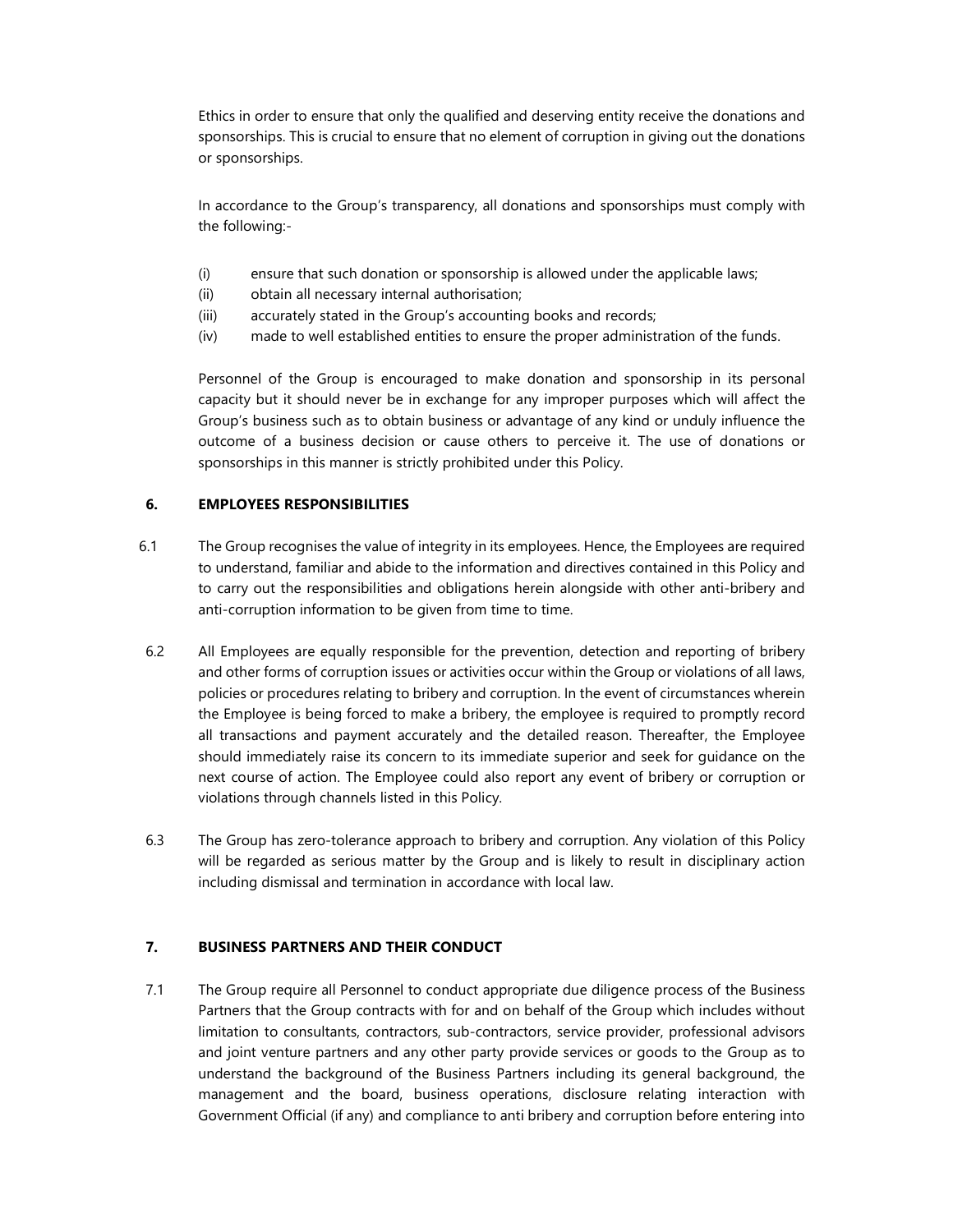any arrangements. All Business Partners are to comply with the relevant laws and the Group's standard operating procedures and Policy. Personnel are required to inform to the Business Partners that they are required to comply with this Anti-Bribery and Anti-Corruption Policy and "Anti-Corruption Declaration Form" need to be signed by all Business Partners before onboarding and dealing with the Group with effective from the date of this Policy. For all the Business Partners that have been dealing with the Group before the effective date of this Policy, the "Anti-Corruption Declaration Form" and this Policy shall be distributed to the Business Partners in due course. All Business Partners are required to certify that they have received, read, understood and duly executed the Anti-Corruption Declaration Form.

- 7.2 As part of the Group's commitment to combat bribery and to avoid any actions that might implicate and tarnish the Group's reputation, the Group expects all Business Partners to comply with this Policy, refrain from bribery and share the same standard of ethical and integrity in conduct of its business. As all form of bribery and corruption are unacceptable and will not be tolerate, in the event of breach or suspected breach arises, immediate action shall be taken by the Group. Any Business Partners who failed to comply with this Policy may lead to immediate termination of the respective contract and without prejudice to the rights of the Group to claim for damages.
- 7.3 Unless evidence suggests otherwise, all the Business Partners are independent contractor and are not agent of or representative of the Group. As such, the Business Partners are not entitled or must not hold themselves out to have the authority to bind the Group for any purpose.

#### 8. DEALING WITH THIRD PARTY

8.1 As part of the Group's commitment to apply the highest standards of ethical conduct, all Third Party are required to acknowledge compliance with this Policy.

#### 9. CONFLICTS OF INTEREST

- 9.1 Conflicts of interest (potential or actual) arise where there is personal interest that can be considered to have potential interference with objectivity in performing duties or exercising judgement for or on behalf of the Group. Personnel should avoid or deal appropriately with situations in which its personal interest would conflict with its duties and responsibilities. Personnel must not use their position, official working hours, Group's resources and assets, or information available to them to obtain personal gain or to bring disadvantages to the Group.
- 9.2 In such situations where conflict of interest arises, Personnel are required to declare the matter to its immediate superior or Chief Executive Officer immediately.

#### 10. WHISTLEBLOWING CHANNEL

10.1 If a Personnel, Business Partners or Third Party in good faith and without malicious intent, suspect or reasonably believe that there is an instance of bribery or corrupt activity may have occurred or about to occur in relation to the Group, the Personnel, Business Partners or Third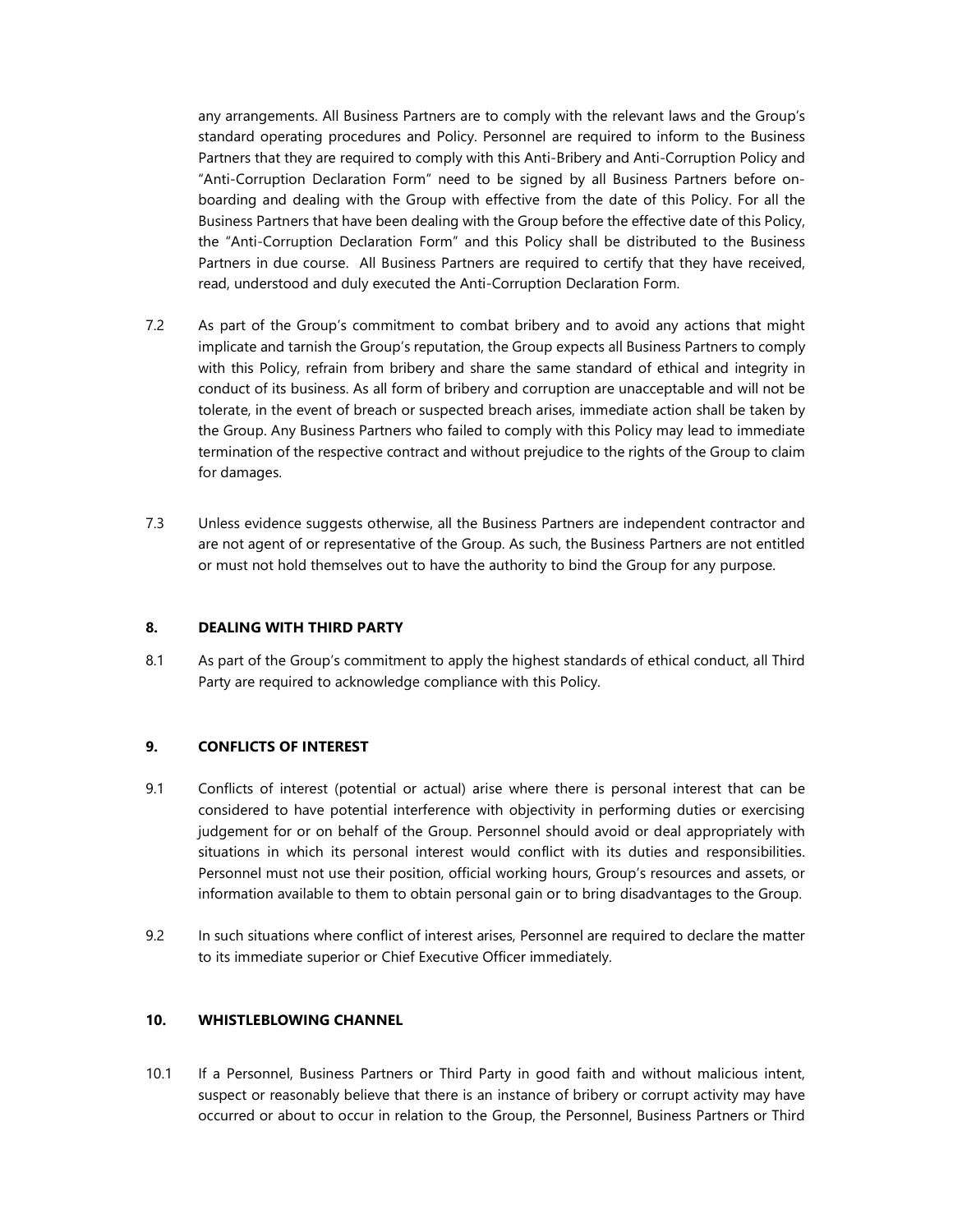Party are encouraged to raise its concerns or disclose the actual or perceived bribery or corruption at as early stage and to the extent reasonably possible. If the Personnel, Business Partners or Third Party are uncertain about whether a certain action or behaviour could be considered as bribery or corruption, the Personnel should speak to its immediate superior, Head of Department, the Chief Executive Officer or Senior Independent Director of the Group and the Business Partners or Third Party could raise the matter to Chief Executive Officer or Senior Independent Director of the Group .

- 10.2 All Personnel ,Business Partners and Third Party can vocalise or disclose their concerns swiftly and confidentially using the reporting channels under the Whistleblowing Policy available at https://www.pgbgroup.com.my or through email to Senior Independent Director via boonhin.tee@pgbgroup.com.my.
- 10.3 All concerns reported will be taken seriously, treated in confidential manner and investigated immediately. All reports made in good faith shall be addressed in a timely manner and without incurring fear of reprisal regardless of the outcome of any investigation. The anonymity will be protected unless the disclosure is required by law pursuant to an investigation or legislation, but the whistleblower may be required to provide a statement as supporting evidence to any investigation. In addition, Personnel who whistleblow internally will be protected against detrimental action for having made the disclosure to the extent reasonably practicable.

### 11. VICTIM OF BRIBERY OR CORRUPTION

- 11.1 It is mandatory for the Personnel to inform or report the incident in writing to its immediate superior or to the Chief Executive Officer as soon as practicable if they:
	- (i) are being offered a bribe by anyone; or
	- (ii) are being asked to make one; or
	- (iii) suspect that they may be bribed or asked to make a bribe in the near future; or
	- (iv) have reason to believe that they themselves or another employee is a victim of another corrupt activity.

### 12. PROTECTION AND REPORTING VIOLATIONS

- 12.1 Where they are reasonable grounds and genuine reasons to suspect there is a violation of this Policy, Personnel , Business Partners or Third Party are required to report the particulars of such suspicious to the Group's dedicated channel of reporting.
- 12.2 For the Personnel , Business Partners or Third Party that refuse to accept or offer a bribe or those who report a concern relating to potential act(s) of bribery or corruption, the Group ensure that there will be no repercussions for making genuine reports. The Group will at all times support Personnel , Business Partners or Third Party who raise concerns in good faith under this Policy, even if investigation finds that he/she was mistaken.
- 12.3 All report make for violation of this Policy will be treated seriously and the Group committed to ensure that no one suffers any detrimental treatment as a result of refusing to take part in bribery or corruption activities, or because of reporting a concern relating to the potential act(s) of bribery or corruption. Detrimental treatment includes dismissal, disciplinary action, threats or other unfavourable treatment in relation to the concern raised.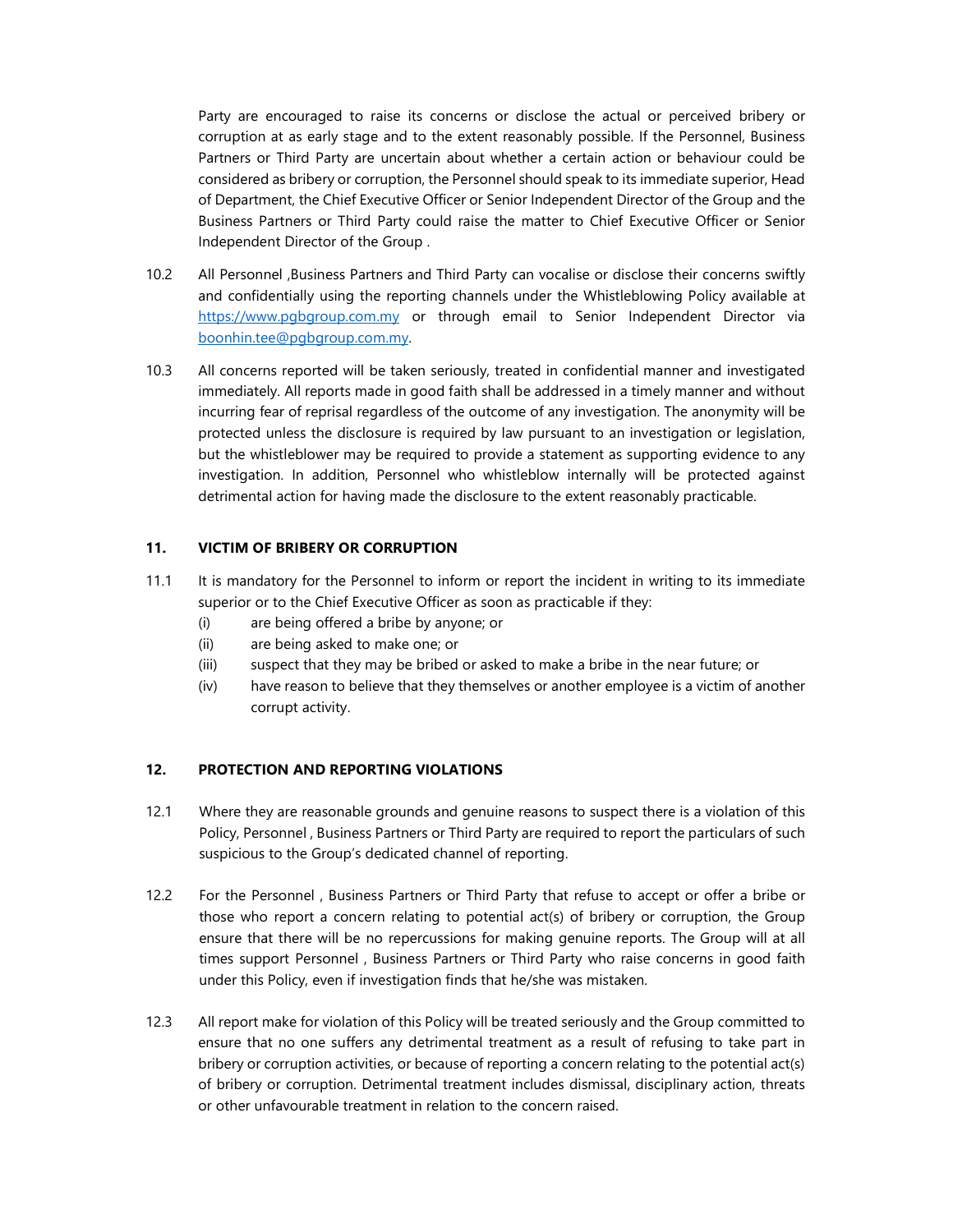12.4 Any concerns or reports should be addressed immediately to its immediate superior or Chief Executive Officer if they have reason to believe they have been subjected to unjust treatment as a result of a concern or refusal to accept a bribe.

#### 13. TRAINING AND COMMUNICATION

- 13.1 This Policy shall be clearly communicated to all Personnel, Business Partners and Third Party at the outset of business relations, and as appropriate thereafter. All Personnel, Business Partners and Third Party must read and understand the position on anti-bribery and anti-corruption and abide to this Policy.
- 13.2 The Group shall conduct training on this Policy as part of the induction process for all new employees. Current employees will also receive on regular basis, relevant training material on how to adhere to this Policy and will be asked to formally accept in writing that they will comply with this Policy.
- 13.3 Human Resources Department shall maintain and kept records of the Personnel which have received training, and produce communicate and update the training schedule accordingly. A signed confirmation of the Policy duly executed Policy by the Personnel shall be kept by the Human Resources Department for the duration of the employment of the said Personnel.
- 13.4 The Group may at any time recommend or provide relevant anti-bribery and corruption training or awareness to any Personnel, Business Partner or Third Party if the Group deemed necessary based on circumstantial requirements and whenever the knowledge on anti-bribery and anticorruption needs to be enhanced. As good practice, all businesses in the Group shall provide its employees with anti-bribery training from time to time where there is a potential risk of facing bribery or corruption during work activities.

## 14. RECORD KEEPING

- 14.1 The Group shall keep all financial records and have appropriate internal controls in place to act as evidence to justify the business reason for making payments to, or receiving payments from, third parties.
- 14.2 All Personnel shall declare and keep a written record of the amount and reason for gifts, entertainment, hospitality and travel accepted and given, including donations, sponsorships and expenses of similar nature by whatever name called, and understand that such expenses should be submitted and claimed in accordance with the Group's reimbursement procedures and/or applicable policy.
- 14.3 All documents, accounts and records relating to dealing with Business Partners and Third Party, such as customers, suppliers and business contracts shall be prepared and maintained with strict accuracy and completeness. No accounts should be kept "off-book" to facilitate or conceal improper payments.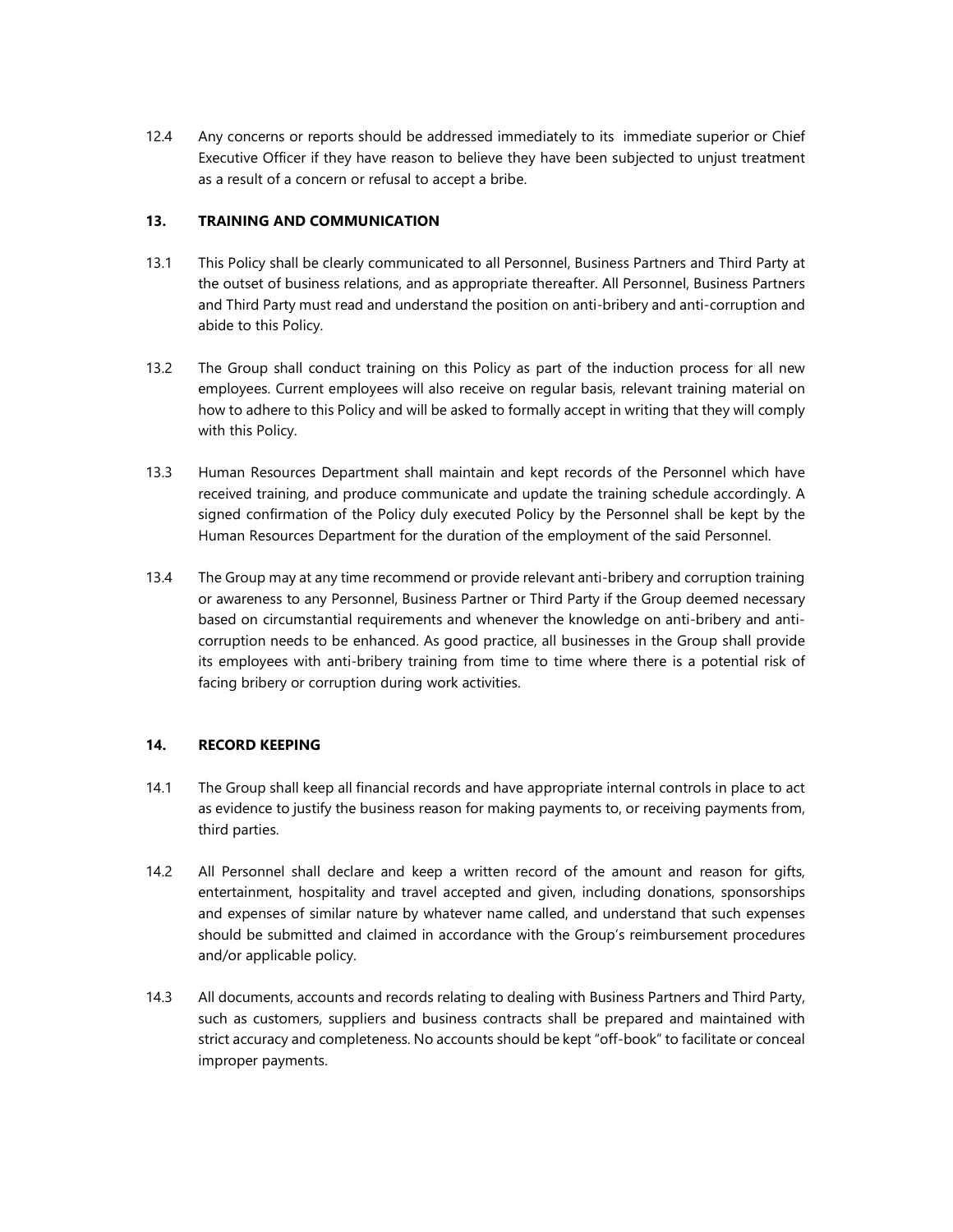### 15. MONITORING, REVIEWING AND ENFORCEMENT

- 15.1 The adequacy and operating effectiveness of this Policy shall be monitored and the implementation of this Policy shall be reviewed on a regular basis. Internal control systems and procedures designed to prevent bribery and corrupt gratification will be subjected to regular audits to ensure that they are effective in practice.
- 15.2 The Group is committed to continually improving its policies and procedures relating to this Policy from time to time to improve its effectiveness at combatting bribery and corruption. The Group shall monitor the legal and regulatory regimes where it operates and any changes to its' business environment and risks and identify opportunities for the improvement of this Policy. Personnel, Business Partners and Third Party are encouraged to offer any feedback on this Policy and propose any suggestions on how this Policy may be improved. This Policy will be reviewed periodically and may be amended at any time. All Personnel, Business Partners and Third Party will be notified of any material revisions to this Policy (where relevant).
- 15.3 Any Personnel that found guilty of an act of bribery or corruption in breach of this Policy shall be dealt with according to the Group's disciplinary measures. For Business Partners or Third Party, non-compliance of this Policy may lead to termination of the respective contract without prejudice to the right of the Group to claim for damages.

### 16. REVISIONS

This Policy will be updated, amended or revised from time to time to ensure its adequacy in implementation and enforcements.

Dated 01<sup>st</sup> day of June 2020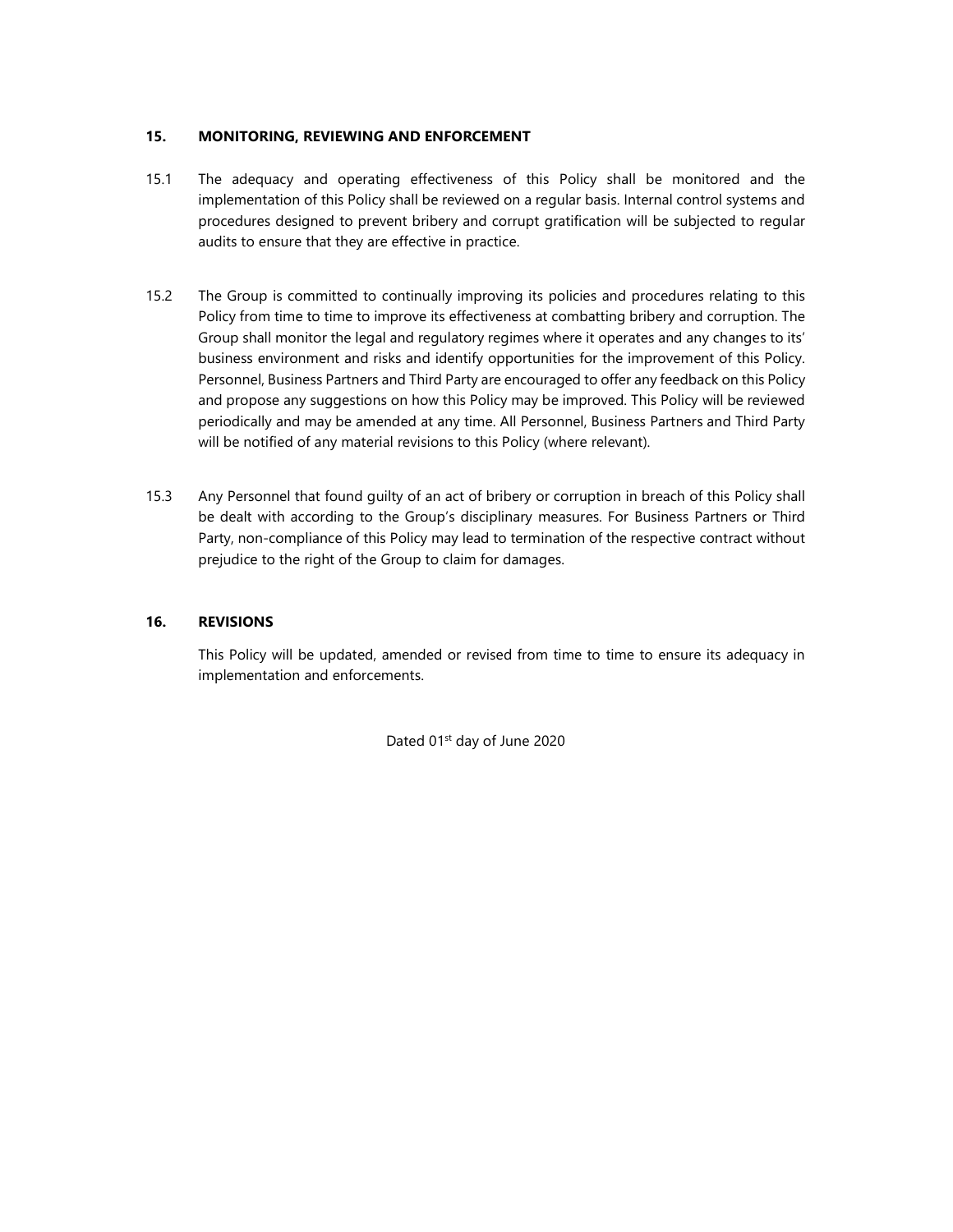#### PARAGON GLOBE BERHAD

### (REGISTRATION NO: 194801000095 (1713-A))

# ANTI-BRIBERY & ANTI-CORRUPTION PERSONNEL DECLARATION FORM

I, \_\_\_\_\_\_\_\_\_\_\_\_\_\_\_\_\_\_\_\_\_\_\_\_\_\_\_\_\_\_\_\_\_\_\_\_\_\_\_\_\_\_\_\_\_\_\_\_\_\_\_, hereby declare that I have read and understood Paragon Globe Berhad's Anti-Bribery and Anti-Corruption Policy. I will abide by the requirements and provisions set out in the Policy.

Name:

\_\_\_\_\_\_\_\_\_\_\_\_\_\_\_\_\_\_\_\_\_\_\_\_\_\_

Title: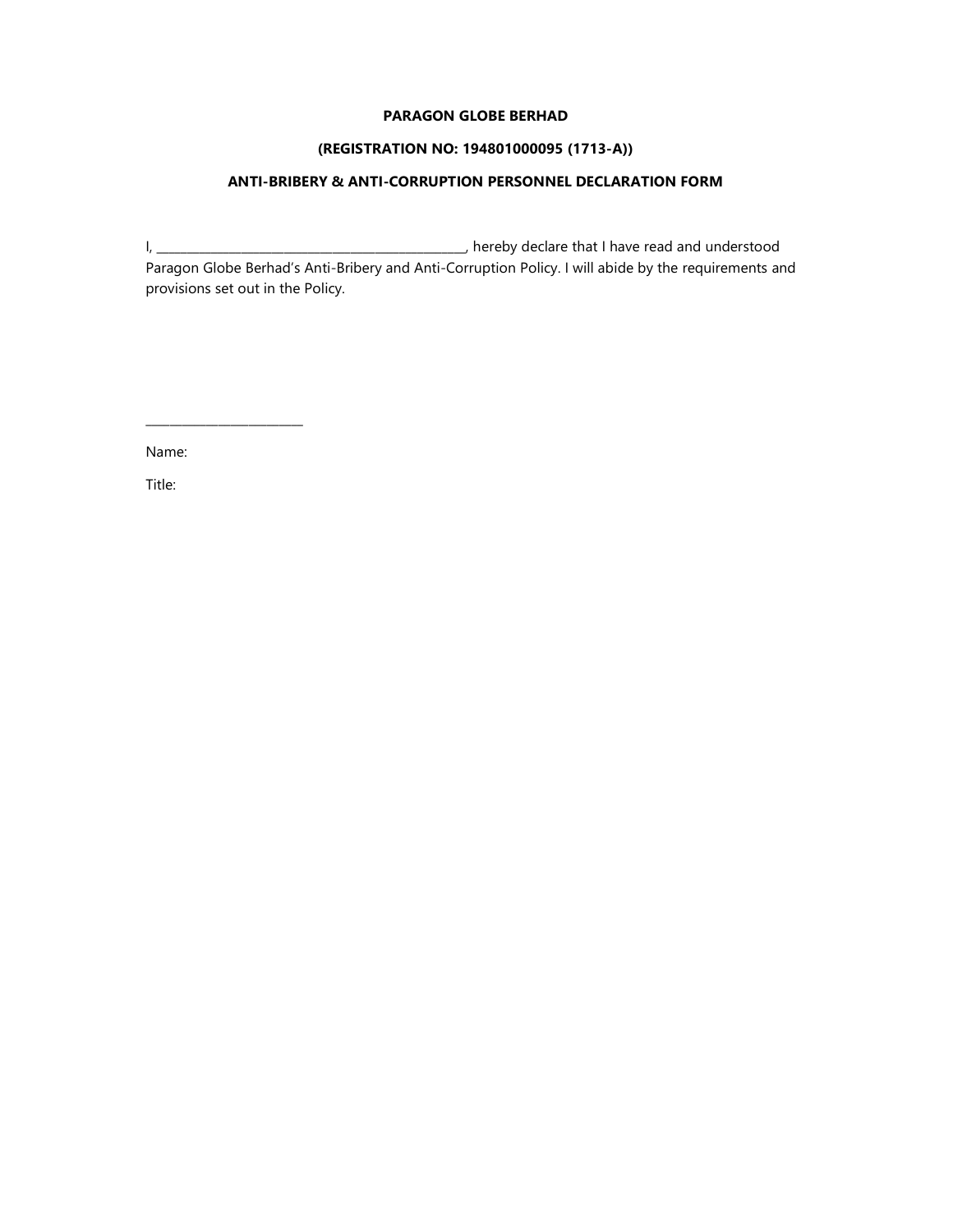#### PARAGON GLOBE BERHAD

# (REGISTRATION NO: 194801000095 (1713-A))

# CONFLICT OF INTEREST DECLARATION FORM

|                                                                  | hereby declare an actual/potential Conflict of    |  |  |
|------------------------------------------------------------------|---------------------------------------------------|--|--|
| Interest as follows*:                                            |                                                   |  |  |
| Dealings with Suppliers,<br>Customers, Agents and<br>Competitors | Board Membership                                  |  |  |
| Personal Dealings with<br><b>Suppliers and Customers</b>         | Family Members and Close<br>Personal Relationship |  |  |
| Outside Employment and<br>Activities Outside the Group           | <b>Investment Activities</b>                      |  |  |

Please state details:

Name: Title: Department: Company: Date:

\_\_\_\_\_\_\_\_\_\_\_\_\_\_\_\_\_\_\_\_\_\_\_\_\_\_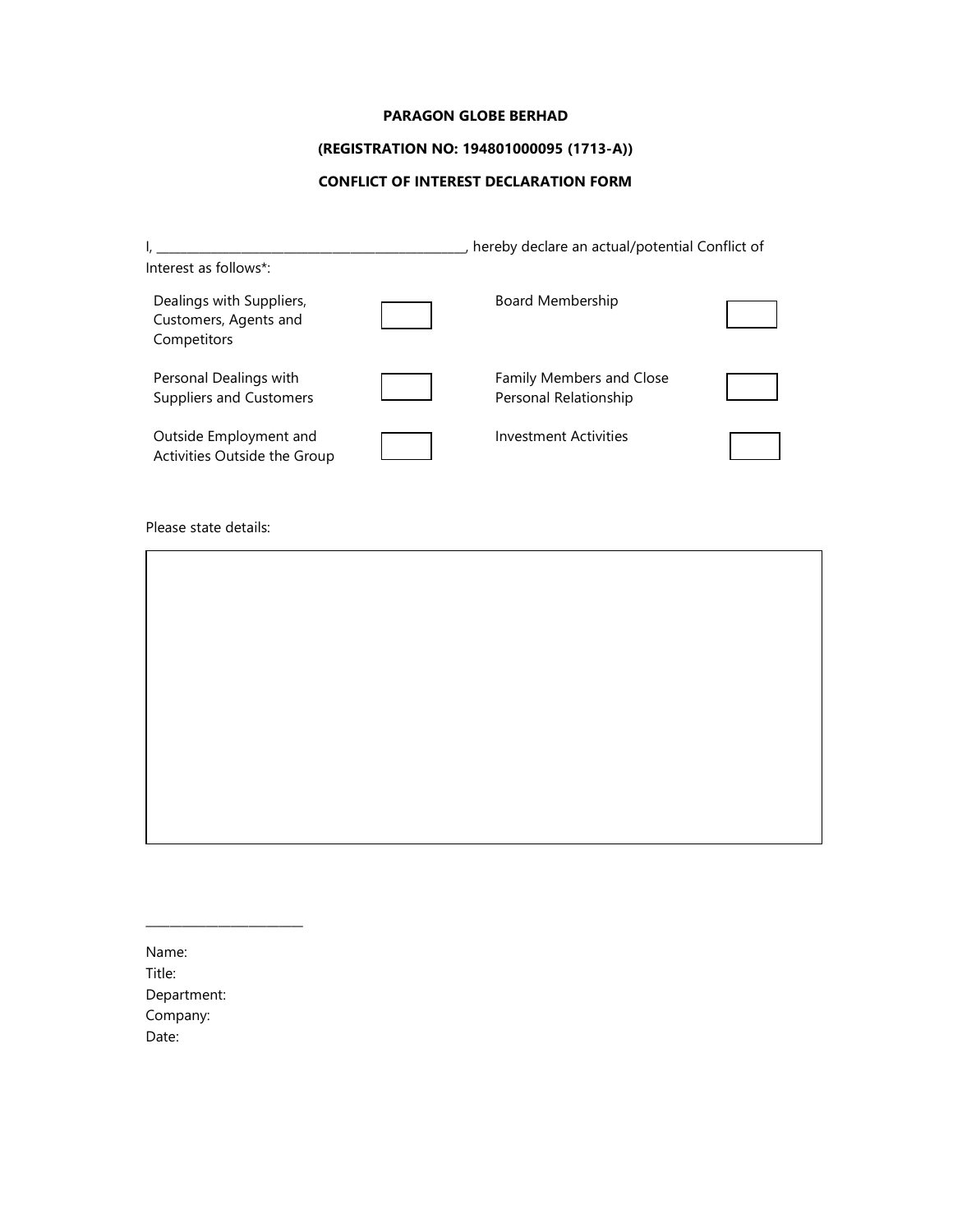### PARTY CONSULTED\*

I have reviewed the conflict of interest disclosure and propose the following action plan to resolve/manage this matter:

(Signature) (Date)

| Name:       |
|-------------|
| Title:      |
| Department: |
| Company:    |
| Date:       |

## APPROVAL\*

I have reviewed the conflict of interest disclosure and agree to implement the proposed plan to resolve this matter:

(Signature) (Date)

| Name:       |
|-------------|
| Title:      |
| Department: |
| Company:    |
| Date:       |